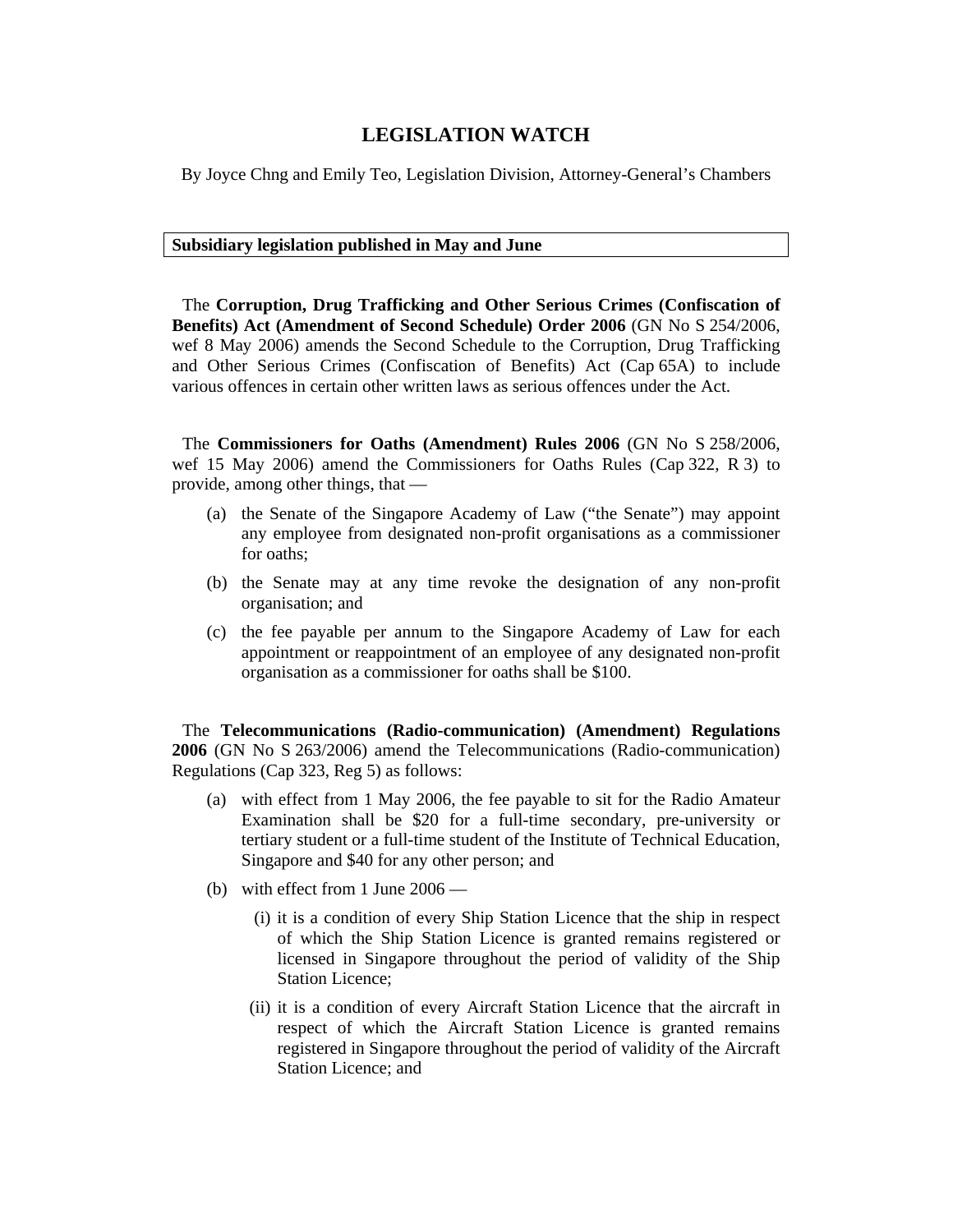(iii) the Info-communications Development Authority of Singapore may, by notice in writing, cancel a Ship Station Licence or an Aircraft Station Licence where the licensee has contravened the condition specified in sub-paragraph (i) or (ii).

The **Banking (Credit Card and Charge Card) (Amendment) Regulations 2006** (GN No S 268/2006, wef 24 May 2006) amend the Banking (Credit Card and Charge Card) Regulations 2004 (GN No S 27/2004) to provide that a supplementary credit card or charge card may be issued to a person below 18 years of age where the person requires the use of the supplementary card for the purposes of his overseas travel.

The **Public Entertainments and Meetings (Security) (Amendment) Notification 2006** (GN No S 284/2006, wef 1 June 2006) amends the Public Entertainments and Meetings (Security) Notification (Cap 257, N 1) to provide that the Licensing Officer may require a security of not less than \$1,000 but not more than \$5,000 per licence to be given in respect of any lecture, talk, address, debate or discussion.

The **Parks and Trees (Heritage Road Green Buffers) Order 2006** (GN No S 287/2006, wef 1 June 2006) sets out the maps depicting the green verges of the following roads to be designated as heritage road green buffers:

- (a) Mount Pleasant Road;
- (b) South Buona Vista Road;
- (c) Lim Chu Kang Road;
- (d) Arcadia Road; and
- (e) Mandai Road.

The **Companies (Central Depository System) (Section 130D — Supplementary Provisions for Business Trusts) Regulations 2006** (GN No S 293/2006, wef 2 June 2006) provide that where book-entry securities relating to units in any business trust within the meaning of the Securities and Futures Act (Cap 289) are deposited with the Central Depository System ("the Depository") or its nominee —

- (a) the Depository or its nominee (as the case may be) shall be deemed not to be a holder of the book-entry securities; and
- (b) the persons named as the depositors in a Depository Register shall, for such period as the book-entry securities are entered against their names in the Depository Register, be deemed to be holders of the amount of the bookentry securities entered against their respective names in the Depository Register.

The **Smoking (Control of Advertisements and Sale of Tobacco) (Labelling) (Amendment) Regulations 2006** (GN No S 295/2006, wef 1 August 2006) amend the First Schedule to the Smoking (Control of Advertisements and Sale of Tobacco) (Labelling) Regulations (Cap 309, Reg 2) to provide —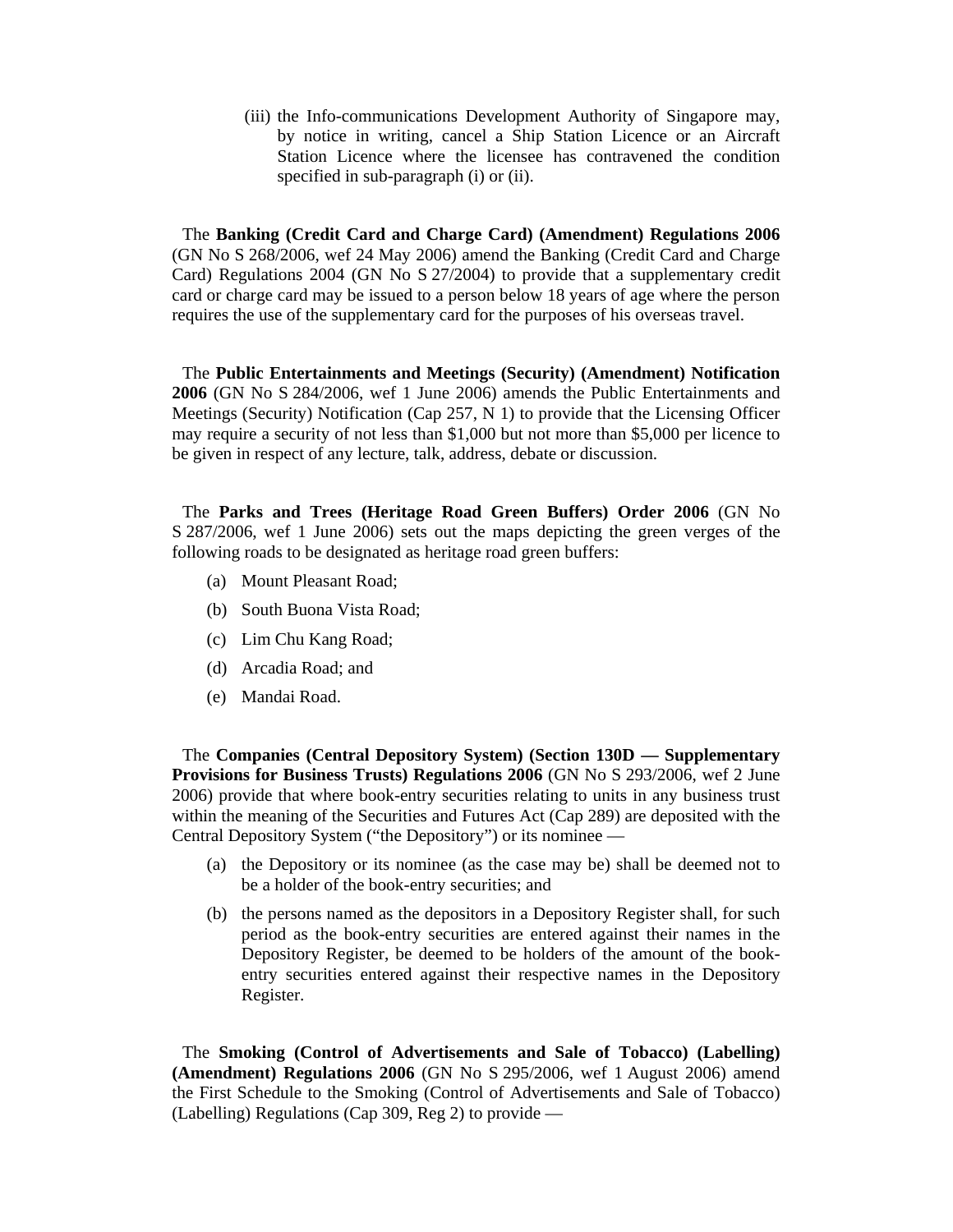- (a) for new warnings to be clearly and conspicuously printed on every container of smoked tobacco products; and
- (b) that any person may, until 31 October 206, import, sell or supply any smoked tobacco product that has been clearly and conspicuously printed with the existing warnings.

The **Infectious Diseases (Notification of Infectious Diseases) (Exemption) Order 2006** (GN No S 300/2006, wef 1 June 2006) provides that —

- (a) section 6 of the Infectious Diseases Act (Cap 137) shall not apply to any registered medical practitioner practising in, or any employee of, any of the medical clinics set out in the Schedule therein in relation to the administration of an anonymous test on any person for Human Immunodeficiency Virus Infection (Non-Acquired Immune Deficiency Syndrome); but
- (b) the registered medical practitioner or employee is not exempted from the duty under s 6 of the Infectious Diseases Act to notify the Director of Medical Services if a person on whom an anonymous test is administered is found to be suffering from, or to be a carrier of, any infectious diseases other than Human Immunodeficiency Virus Infection (Non-Acquired Immune Deficiency Syndrome).

The **Employment (Recommendations for Annual Wage Adjustment) Notification 2006** (GN No S 327/2006) sets out the National Wages Council's wage guidelines for the period 1 July 2006 to 30 June 2007 (both dates inclusive) and the recommendations, amongst other things, as follows:

- (a) that built-in wage increases should continue to lag behind productivity growth in order to be sustainable and to maintain cost competitiveness;
- (b) that companies should continue to implement wage restructuring, move away from seniority-based wages and introduce the Monthly Variable Component in the wage structure (for companies which have yet to do so);
- (c) that companies should formulate and apply appropriate Key Performance Indicators in consultation with unions and workers, and to embark on jobbased, competency-based and performance based wage systems;
- (d) that companies should hire mature and older workers and retain them beyond the retirement age of 62, and to step up their training and skills upgrading of workers, particularly the older workers, low wage workers and contract workers; and
- (e) that companies should continue to work actively with the National Trades Union Congress, Singapore National Employers Federation and Singapore Workforce Development Agency to achieve the target of re-creating and redesigning 10,000 jobs in 2006 to raise workers' productivity and earning capacity.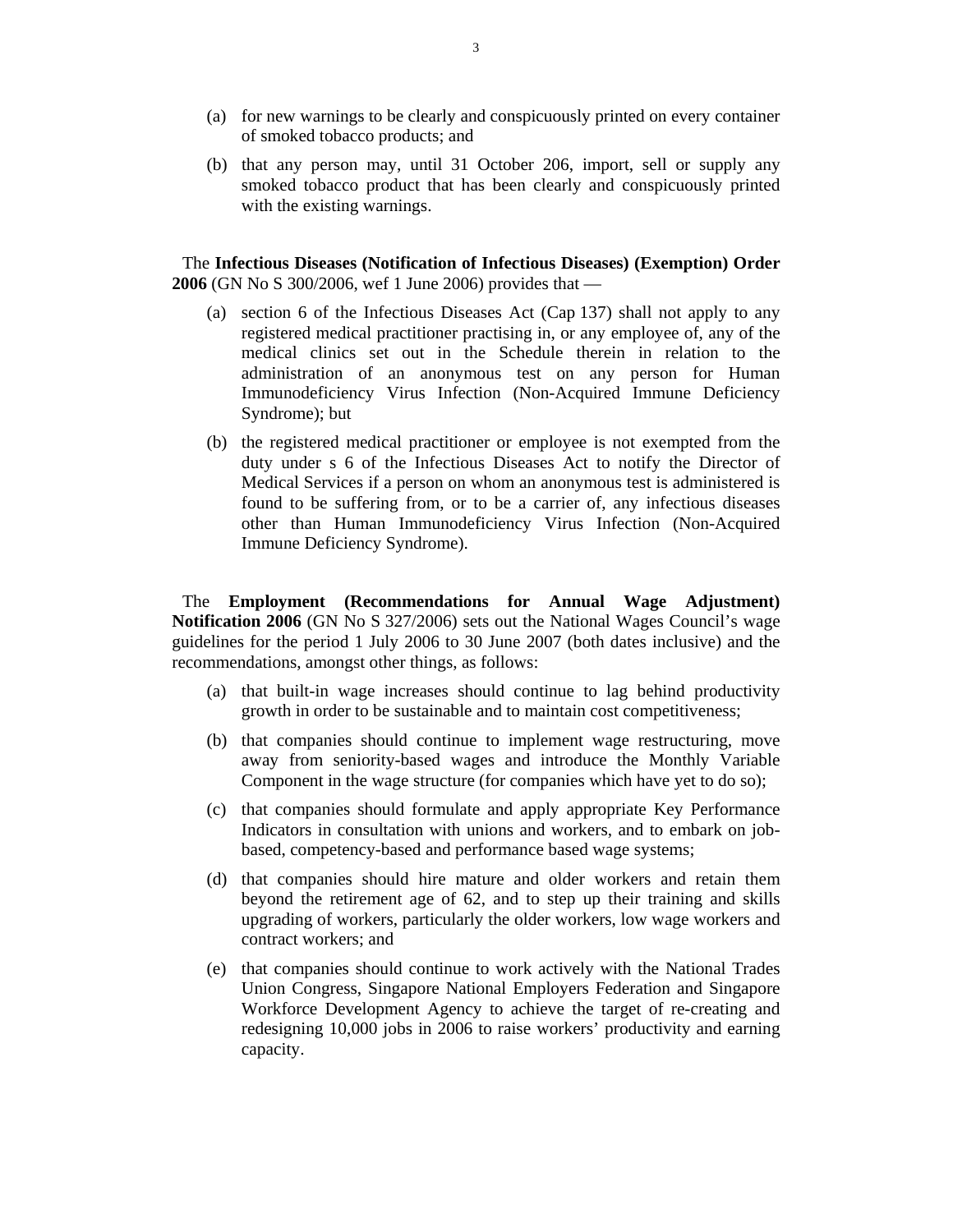The **Payment Systems (Oversight) (Exemption) Regulations 2006** (GN No S 334/2006, wef 23 June 2006) provide that the Monetary Authority of Singapore exempts —

- (a) a holder of any single purpose stored value facility from ss 30 and 31 of the Payment Systems (Oversight) Act 2006 (Act 1 of 2006); and
- (b) any person in Singapore who acts on behalf of a holder of any single purpose stored value facility to offer or invite, or issue any advertisement containing any offer or invitation to, the public or any section of the public in Singapore to purchase or otherwise acquire a stored value facility or the value stored in the facility, whether in Singapore or elsewhere, from s 31(4) of the Payment Systems (Oversight) Act 2006.

The **Payment Systems (Oversight) (Designated Payment Systems) Order 2006** (GN No S 337/2006, wef 23 June 2006) sets out that the following payment systems are designated as designated payment systems for the purposes of the Payment Systems (Oversight) Act 2006 (Act 1 of 2006):

- (a) Singapore Dollar Cheque Clearing System operated by Banking Computer Services Pte Ltd;
- (b) Inter-bank GIRO System operated by Banking Computer Services Pte Ltd;
- (c) US Dollar Cheque Clearing System operated by Banking Computer Services Pte Ltd; and
- (d) MAS Electronic Payment System operated by the Monetary Authority of Singapore.

The **Smoking (Prohibition in Certain Places) (Amendment) Notification 2006** (GN No S 345/2006, wef 1 July 2006) amends the First Schedule to the Smoking (Prohibition in Certain Places) Notification (Cap 310, N 1) to provide that smoking shall not be permitted in —

- (a) any foodshop, except that the Director-General of Public Health ("the Director-General") may designate for smoking, such part of the outdoor refreshment area of the foodshop not exceeding 20% of the total floor area of that outdoor refreshment area; and
- (b) any hawker centre, except that the Director-General may designate for smoking —
	- (i) such part of the outdoor refreshment area of the hawker centre not exceeding 20% of the total outdoor seating capacity; or
	- (ii) where the hawker centre does not have an outdoor refreshment area, such part of the indoor refreshment area of the hawker centre not exceeding 10% of the total indoor seating capacity.

The **Road Traffic (Public Service Vehicles) (Vocational Licences and Conduct of Drivers, Conductors and Passengers) (Amendment) Rules 2006** (GN No S 356/2006, wef 1 July 2006) amend the Road Traffic (Public Service Vehicles)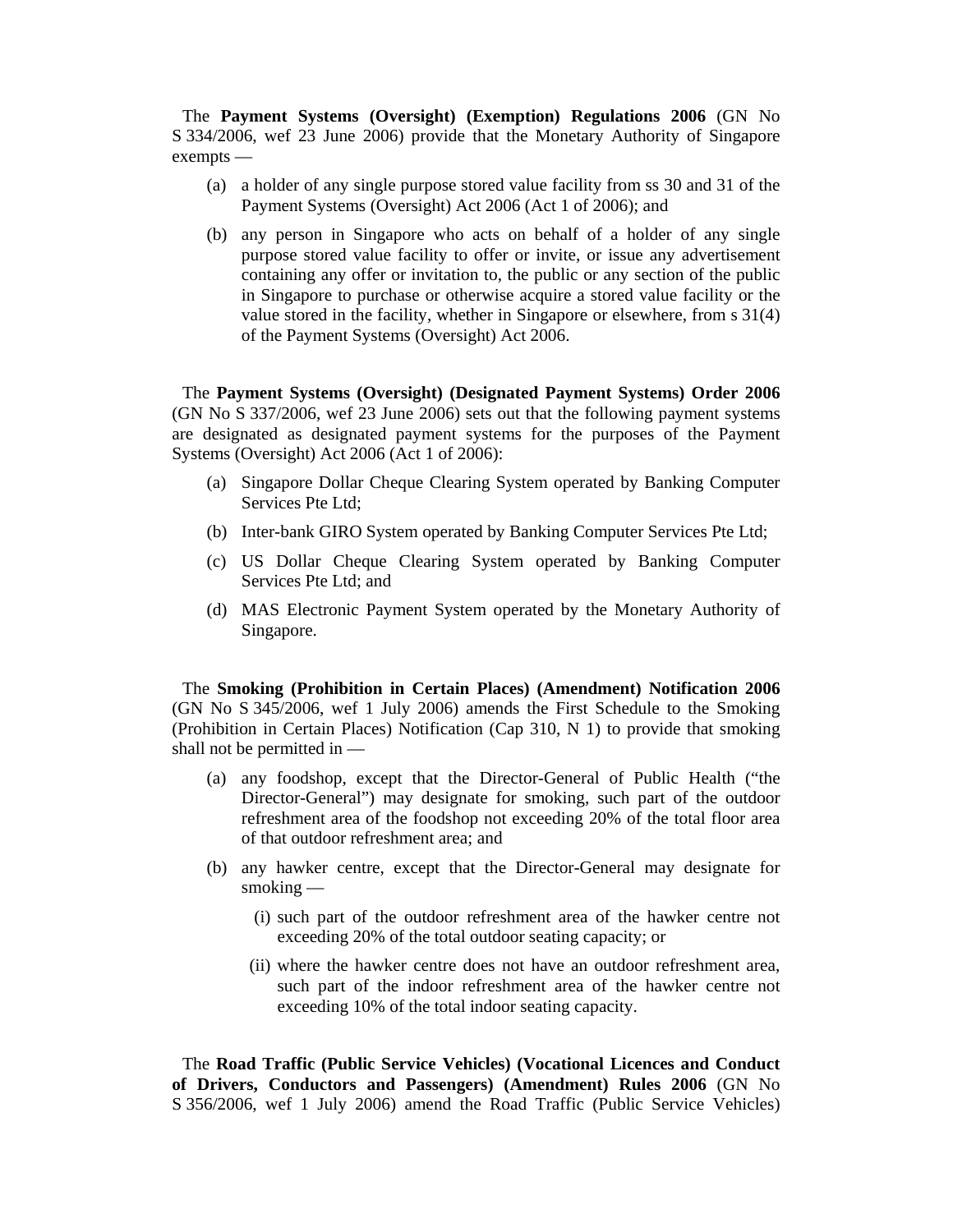(Vocational Licences and Conduct of Drivers, Conductors and Passengers) Rules (Cap 276, R 8) to provide for  $-$ 

- (a) the grant of provisional licences to act as bus conductors and omnibus drivers by the Registrar of Vehicles ("the Registrar");
- (b) the age limit of applicants for a licence to act as a conductor of omnibuses and school buses;
- (c) the validity of licences; and
- (d) the requirement for the following licensees to furnish a medical certificate to the Registrar:
	- (i) taxi drivers, being the holders of valid licences, who, on or after 1 July 2006, are required to undergo, within six months before attaining 70 years of age, an assessment test to assess their fitness to drive at a clinic designated by the Registrar; and
	- (ii) taxi drivers, being the holders of valid licences, who, on or after 1 July 2006, are at least 70 years but below 73 years of age and who have not furnish medical certificates to the Registrar for at least one preceding year.

The **Central Provident Fund (Medisave Account Transfers) Regulations 2006** (GN No S 359/2006, wef 1 July 2006) provide the situations in which the Central Provident Fund Board shall transfer the amount standing to the credit of a member in his medisave account which is in excess of the medisave contribution ceiling to his special account, retirement account or ordinary account, as the case may be.

The **Central Provident Fund (Prescribed Amount for Medisave Account) Regulations 2006** (GN No S 360/2006, wef 1 July 2006) provide that the prescribed amount under s 16 of the Central Provident Fund Act (Cap 36) is \$28,000, except for members who are entitled to certain medical benefits.

The **Central Provident Fund (Minimum Sum Scheme Nominations) Rules 2006** (GN No S 374/2006, wef 1 July 2006) provide that where two parties to a marriage who are members of the Central Provident Fund desire to set aside jointly an amount which is less than two times the minimum sum under s 15(6A) of the Central Provident Fund Act (Cap 36), each party shall nominate the other party to receive, on his death, the amount of the minimum sum belonging to him.

The **Central Provident Fund (Prescribed Amount for Special Account) Notification 2006** (GN No S 377/2006, wef 1 July 2006) provides that the prescribed amount for the purposes of s 18B of the Central Provident Fund Act (Cap 36) is \$94,600.

The Minister for the Environment and Water Resources has, *vide* the **Notification relating to Assignment of Other Functions to Public Utilities Board** (GN No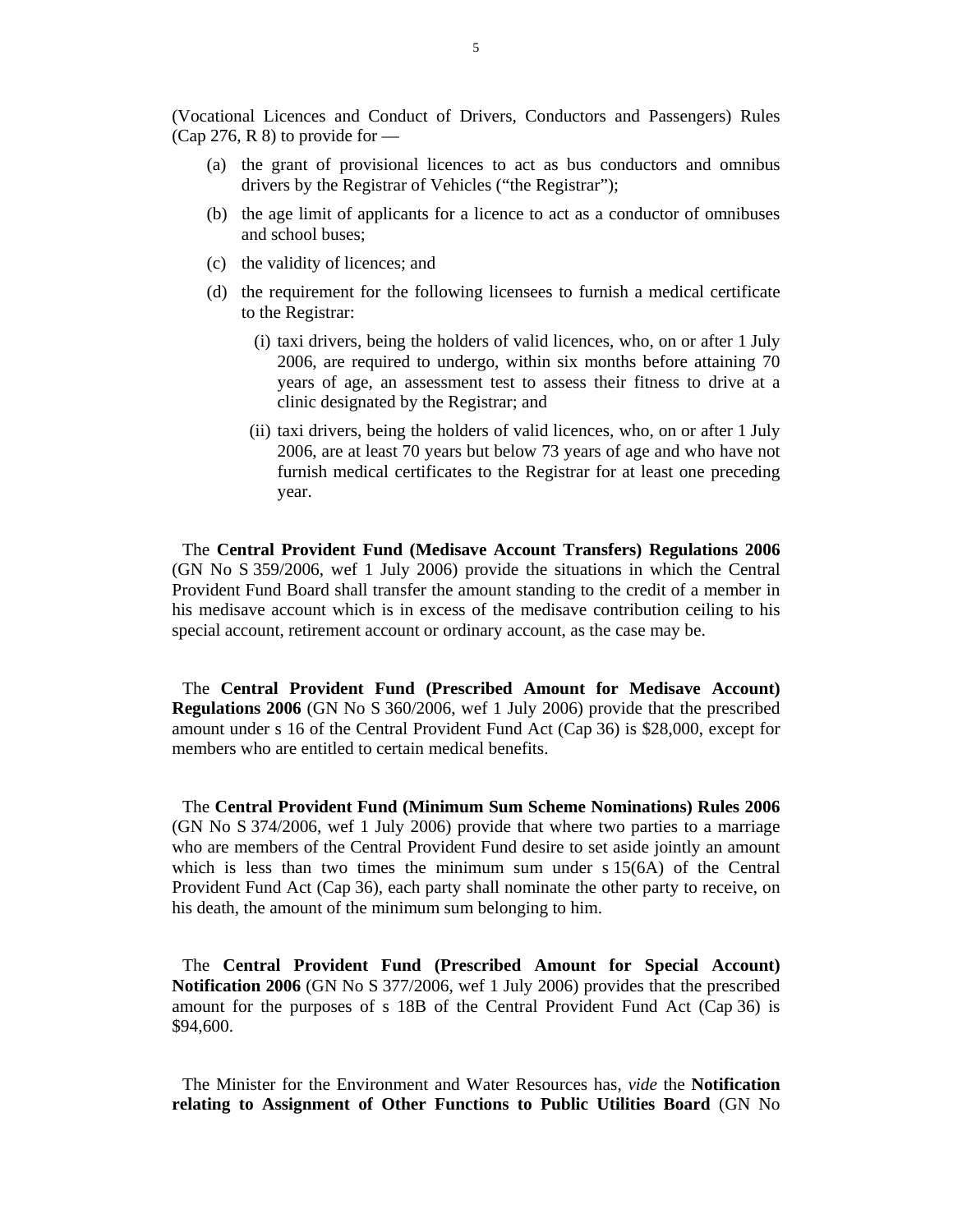S 388/2006), assigned to the Public Utilities Board ("the Board") the additional functions of —

- (a) regulating vessel and other activities in reservoirs maintained by the Board;
- (b) managing any barrage and boat transfer facility in the reservoirs; and
- (c) acting as an agent of the Government in the construction of
	- (i) public sewerage systems;
	- (ii) public sewers; and
	- (iii) storm water drainage systems, drains and drainage reserves belonging to the Government.

The **Nurses and Midwives (Amendment) Regulations 2006** (GN No S 391/2006, wef 1 July 2006) amend the Nurses and Midwives Regulations (Cap 209, Reg 1) to provide, amongst other things —

- (a) that, for the purposes of s  $32(2)(a)$  of the Nurses and Midwives Act (Cap 209), the specialised branches of nursing approved by the Singapore Nursing Board ("the Board") are as follows:
	- (i) Acute Care;
	- (ii) Medical or Surgical;
	- (iii) Mental Health; and
	- (iv) Community Nursing;
- (b) for the Advanced Practice Nurse Register to be in such form as the Board may determine;
- (c) for the requirements relating to certification of a person as an Advanced Practice Nurse (including provisional and temporary certification);
- (d) the constitution of the Advanced Practice Nurse Accreditation Committee and their functions thereof; and
- (e) the constitution of the Advanced Practice Nurse Training Committee and their functions thereof.

The **Public Transport Council (Bus Service Operator's Licence) Regulations 2006** (GN No S 396/2006, wef 1 July 2006) provide, amongst other things —

- (a) that an application to the Public Transport Council ("the Council") for the grant or renewal of a bus service operator's licence ("the licence") shall be accompanied by a non-refundable fee;
- (b) for the duration and periodic fee of the licence;
- (c) that the Council may waive or refund the whole or any part of the fees payable; and
- (d) that, for the purposes of s 26A of the Public Transport Council Act (Cap 259B), where any fee, contribution, financial penalty or other sum payable under Pt IVA of the Act remains due and unpaid by a licensee,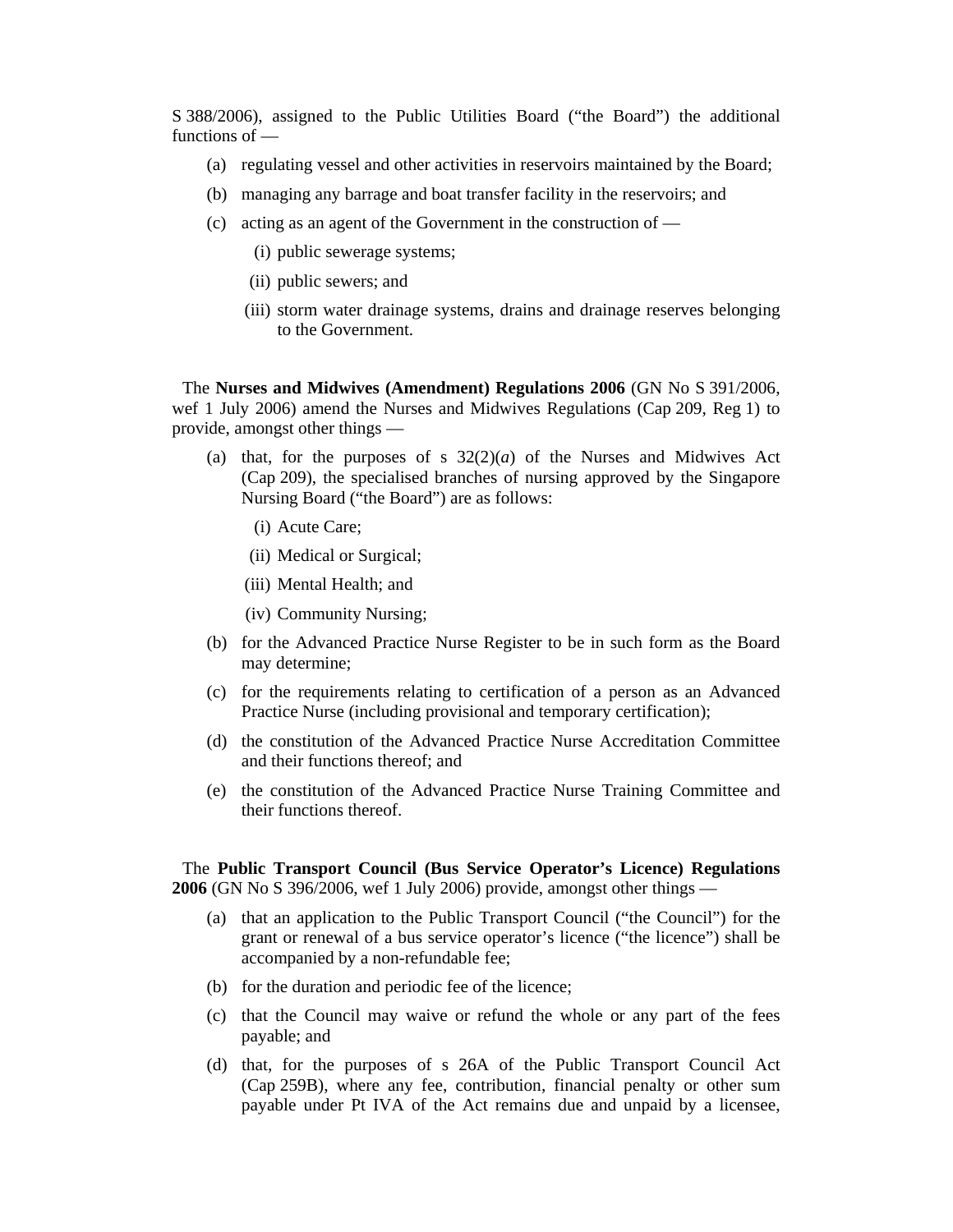interest at an annual rate of 2% above the average of the prevailing annual prime lending rate of such bank in Singapore as the Council may determine shall be levied from the date the payment is due up to and including the date the payment is made.

The **Public Transport Council (Ticket Payment Service Licence) Regulations 2006** (GN No S 397/2006, wef 1 July 2006) provide, amongst other things —

- (a) that an application to the Public Transport Council ("the Council") for the grant or renewal of a ticket payment service licence ("the licence") shall be accompanied by a non-refundable fee;
- (b) for the duration and periodic fee of the licence; and
- (c) that, for the purposes of s 26A of the Public Transport Council Act (Cap 259B), where any fee, contribution, financial penalty or other sum payable under Pt IVB of the Act remains due and unpaid by a licensee, interest at an annual rate of 2% above the average of the prevailing annual prime lending rate of such bank in Singapore as the Council may determine shall be levied from the date the payment is due up to and including the date the payment is made.

The **Public Transport Council (Ticket Payment Service Licence) (Exemption) Order 2006** (GN No S 400/2006, wef 1 July 2006) provides that any ticket payment service provider (not being an entity that has been formed as a result of a consolidation) who has not been issued a ticket payment service licence shall be exempted from Pt IVB of the Public Transport Council Act (Cap 259B) if the total value of ticket transactions cleared by him at any time during the period of assessment does not exceed \$300m.

## **Acts brought into operation in May and June**

- 1. **Electricity (Amendment) Act 2006** (Act 18 of 2006) (wef 1 May 2006 *vide* GN No S 238/2006)
- 2. **Enlistment (Amendment) Act 2006** (Act 14 of 2006) (wef 8 May 2006 *vide* GN No S 253/2006 except ss 3 and 4(*a*))
- 3. **Casino Control Act 2006** (Act 10 of 2006) (Section 2 wef 1 June 2006 *vide* GN No S 278/2006)
- 4. **Payment Systems (Oversight) Act 2006** (Act 1 of 2006) (wef 23 June 2006 *vide* GN No S 329/2006)

## **Revision of Subsidiary Legislation**

The Law Revision Commissioners have published, in loose-leaf form, the 2006 Revised Edition of Subsidiary Legislation made under the following Acts (wef 5 June 2006 *vide* GN No S 288/2006), incorporating all the amendments up to 1 May 2006: